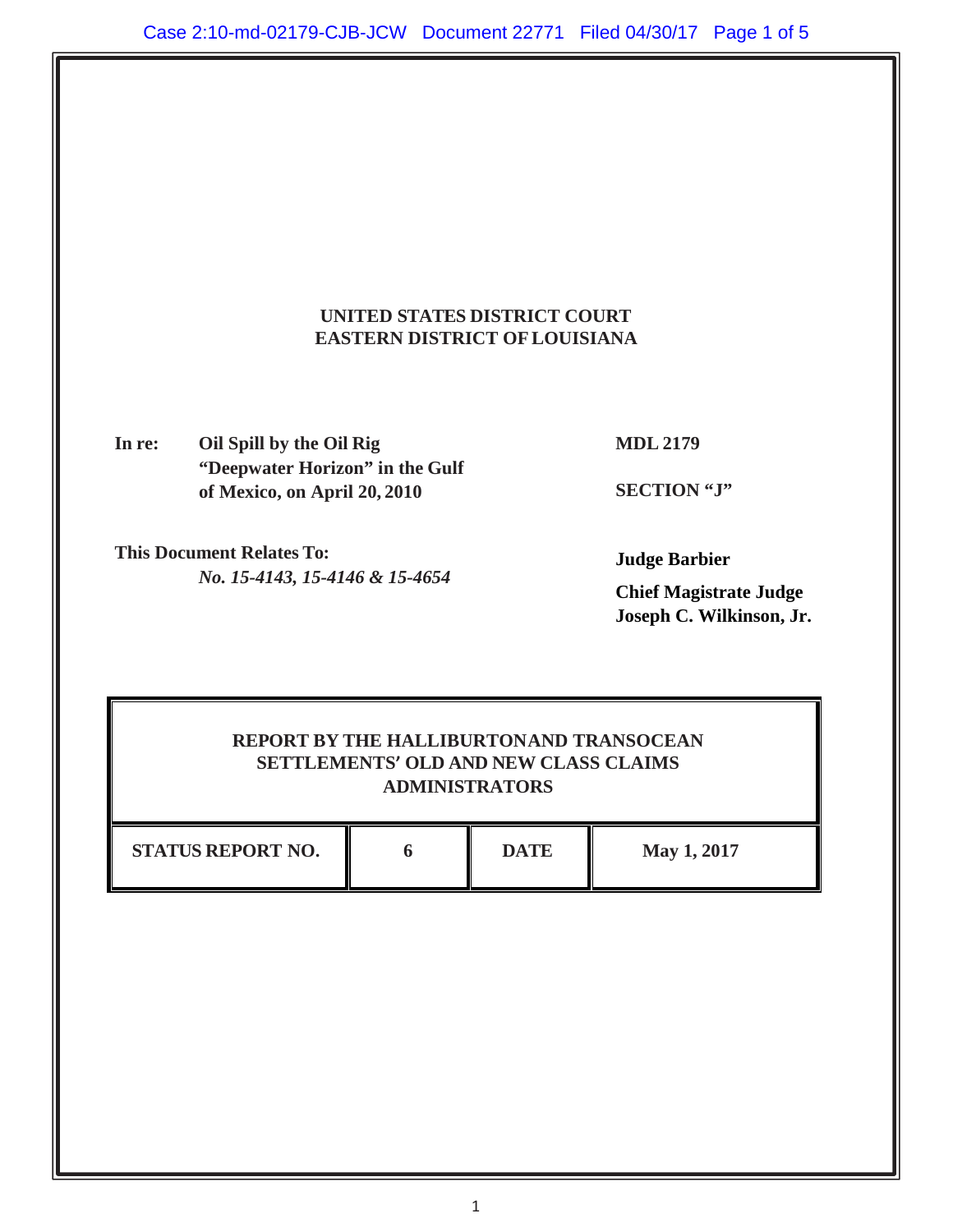# **UNITED STATES DISTRICT COURT EASTERN DISTRICT OF LOUISIANA**

**In re: Oil Spill by the Oil Rig "Deepwater Horizon" in the Gulf of Mexico, on April 20, 2010**

**MDL 2179**

**SECTION "J"** 

**This Document Relates To:** *No. 15-4143, 15-4146 & 15-4654*

**Judge Barbier Chief Magistrate Judge Joseph C. Wilkinson, Jr.** 

# **JOINT STATUS REPORT BY THE HALLIBURTON AND TRANSOCEAN SETTLEMENTS' OLD AND NEW CLASS CLAIMS ADMINISTRATORS STATUS REPORT NO. 6 FILED MAY 1, 2017**

The Old and New Class Claims Administrators for the HESI Punitive Damages and Assigned Claims Settlement Agreement and the Transocean Punitive Damages and Assigned Claims Settlement Agreement (Settlement Agreements) submit this Status Report pursuant to this Court's October 23, 2015 Order [Rec. Doc. 15481] to inform the Court on the status of implementation of the Settlement Agreements. All capitalized terms in this Status Report shall have the same meaning as in the Settlement Agreements and orders of this Court, or as otherwise set forth herein.

## **I. STATUS OF IMPLEMENTATION OF SETTLEMENT AGREEMENTS**

## **A. Overview**

## **Old Class**

At this time the DHEPDS Settlement Program is engaged in continued efforts to complete processing determinations for the remaining population of DHEPDS claims, as reported to the Court during the February 17, 2017 Status Hearing. Once all DHEPDS claims are determined, including any rights to request re-review, reconsideration, appeal under Section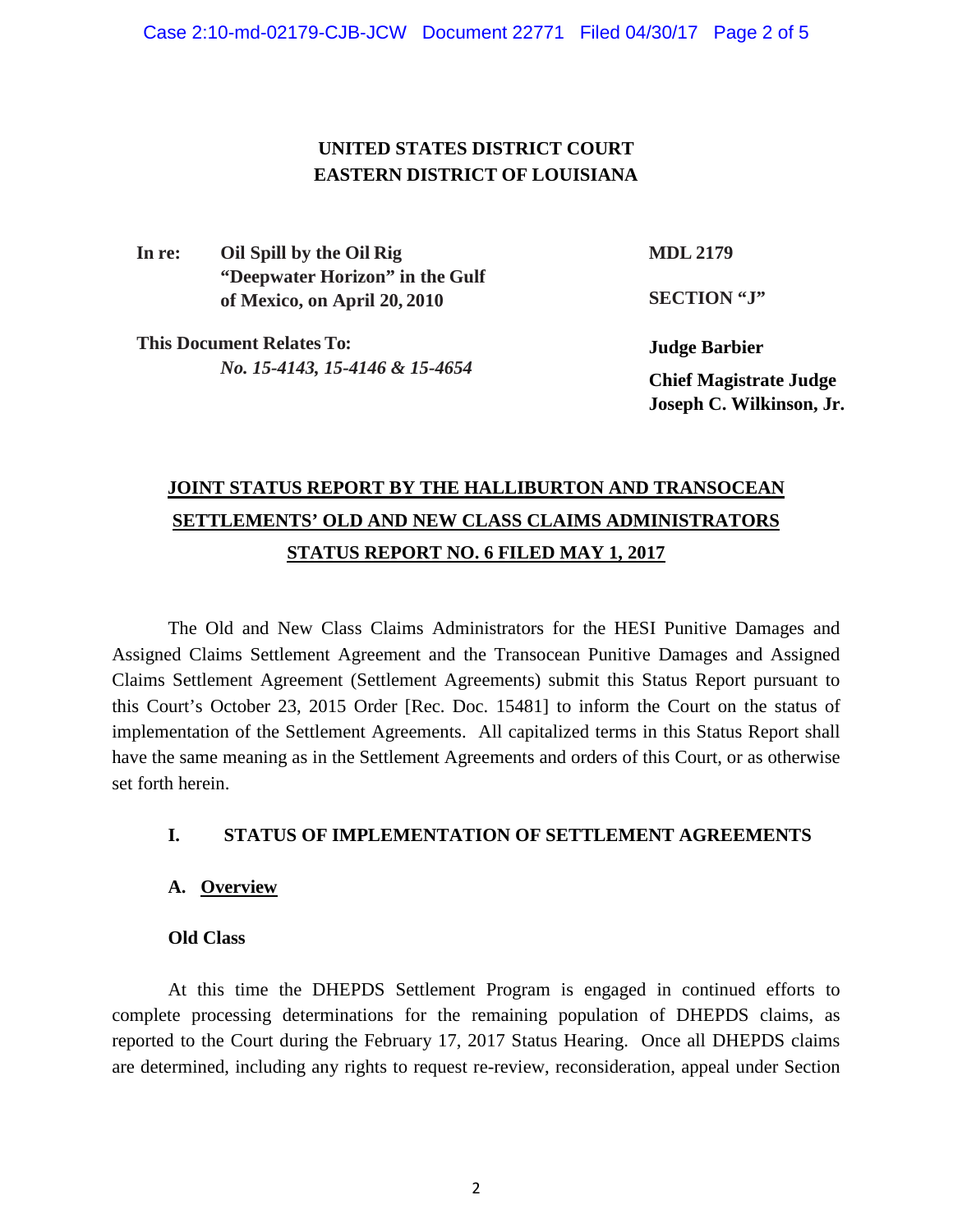#### Case 2:10-md-02179-CJB-JCW Document 22771 Filed 04/30/17 Page 3 of 5

6 of the DHEPDS Settlement Agreement, discretionary Court review, or appeal to the United States Fifth Circuit Court of Appeals, the Old Class distribution pro rata can be established.

#### **New Class**

The deadline to appeal the Court's Final Approval of the Settlements passed in March 2017, without an appeal to the United States Fifth Circuit Court of Appeals. The New Class Claims Administrator continues to be focused on processing claims and reviewing supporting documentation to make initial determinations regarding validity and eligibility.

#### **B. Claims Process**

#### **Old Class**

Currently it is anticipated that the DHEPDS determinations will be complete in the latter part of 2017, barring any unforeseen circumstances, at which point the HESI/Transocean distribution preparations will begin as no additional action on the part of Class Members is required to participate in the Old Class distribution.

#### **New Class**

Stage 2 of substantive claims processing and review of supporting documentation to determine the validity of New Class claims remains in process.

New claims are reviewed by claim type. The first claims to be reviewed were Wetlands Real Property claims. The approximately 157 Wetlands Real Property Claims contained claims for over 3,000 parcels that are being verified for zone eligibility at this time. The approximately 808 Costal Real Property claims received are currently in process.

 Consistent with the estimates provided in the previous status report filed with this Court, the New Class Claims Administrator anticipates that New Class claims review, determination, and the internal Settlements Program review process will be complete in late fall 2017.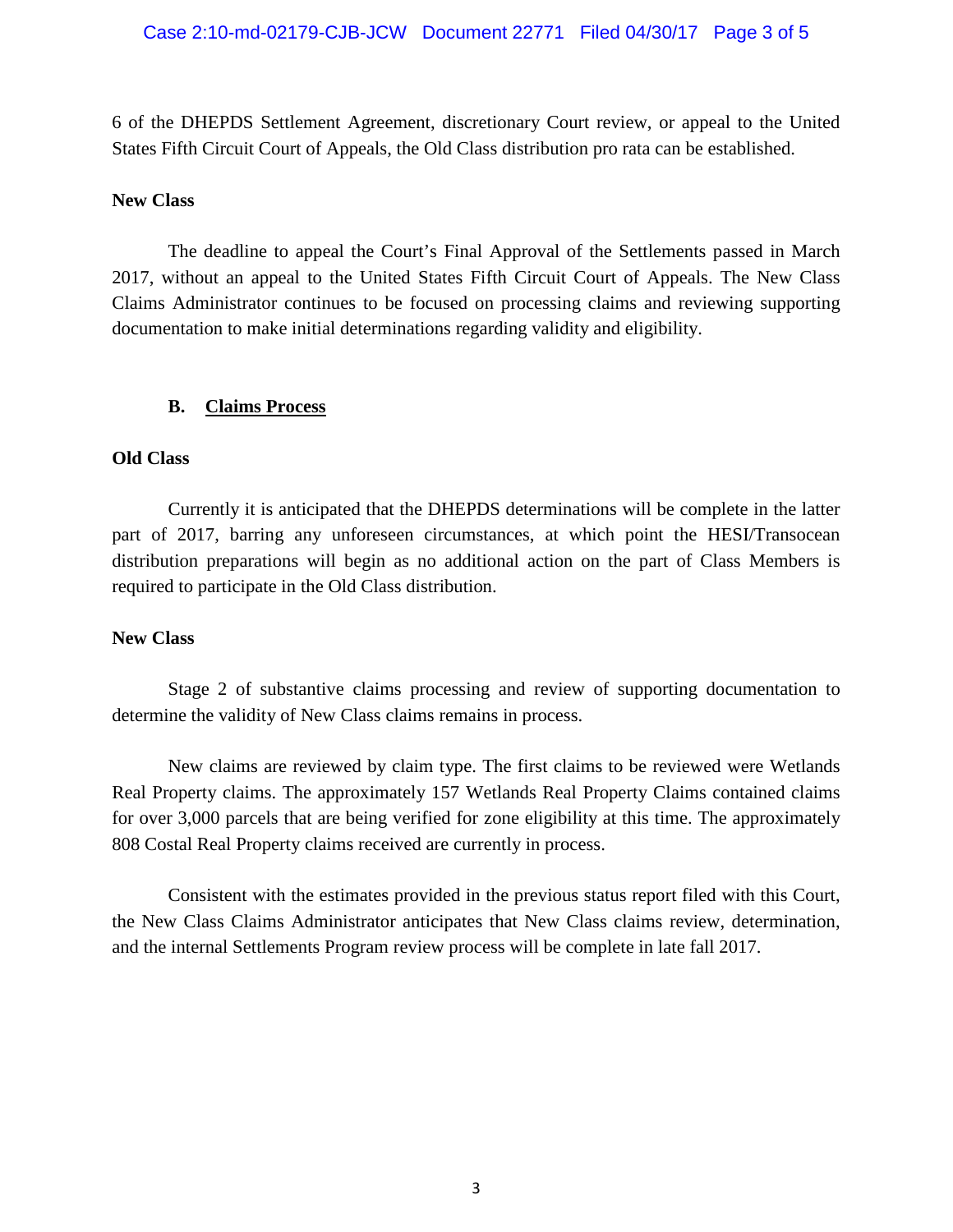#### **C. Determinations and Distribution**

The estimates provided at the Fairness Hearing and in Status Report No. 5 filed with the Court on February 1, 2017, and discussed at the Status Hearing on February 17, 2017, on behalf of the Old and New Class Administrators remain unchanged.

#### **Old Class**

The Old Class Distribution is likely to occur 2-3 months following the closure of the DHEPDS Program without further action by the class members.

### **New Class**

The New Class Claims Administrator anticipates deficiency and no loss determination letters related to Claim Forms filed by the December 15, 2016 filing deadline (the "New Claims") will begin mailing on a rolling basis in May 2017. New Claim determination letters for individuals and entities with a loss will begin mailing as early as July 2017.

All determinations will be subject to an appeal to the New Class Claims Administrator, which will result in a re-review of claim and all supplemental documentation provided. A written Appeal Determination notice will be sent with the outcome of the re-review, and the claimant will be afforded the opportunity to request Court Review at that time, if desired.

For those claims with HESI/Transocean determination values being calculated based on existing DHEPDS data ("Existing Claims"), it is anticipated that the process of transmitting the DHEPDS data set for the relevant claim types, reviewing for accuracy, issuing notifications to individuals, entities, and/or counsel, allowing for internal and potentially Court Review appeal of the ultimate base compensation determinations, establishing the final *pro rata* distribution for each claim category, and issuing payments will require no less than 4-6 months after completion of the DHEPDS determinations in fall 2017 in order to complete the tasks necessary to effect distribution.